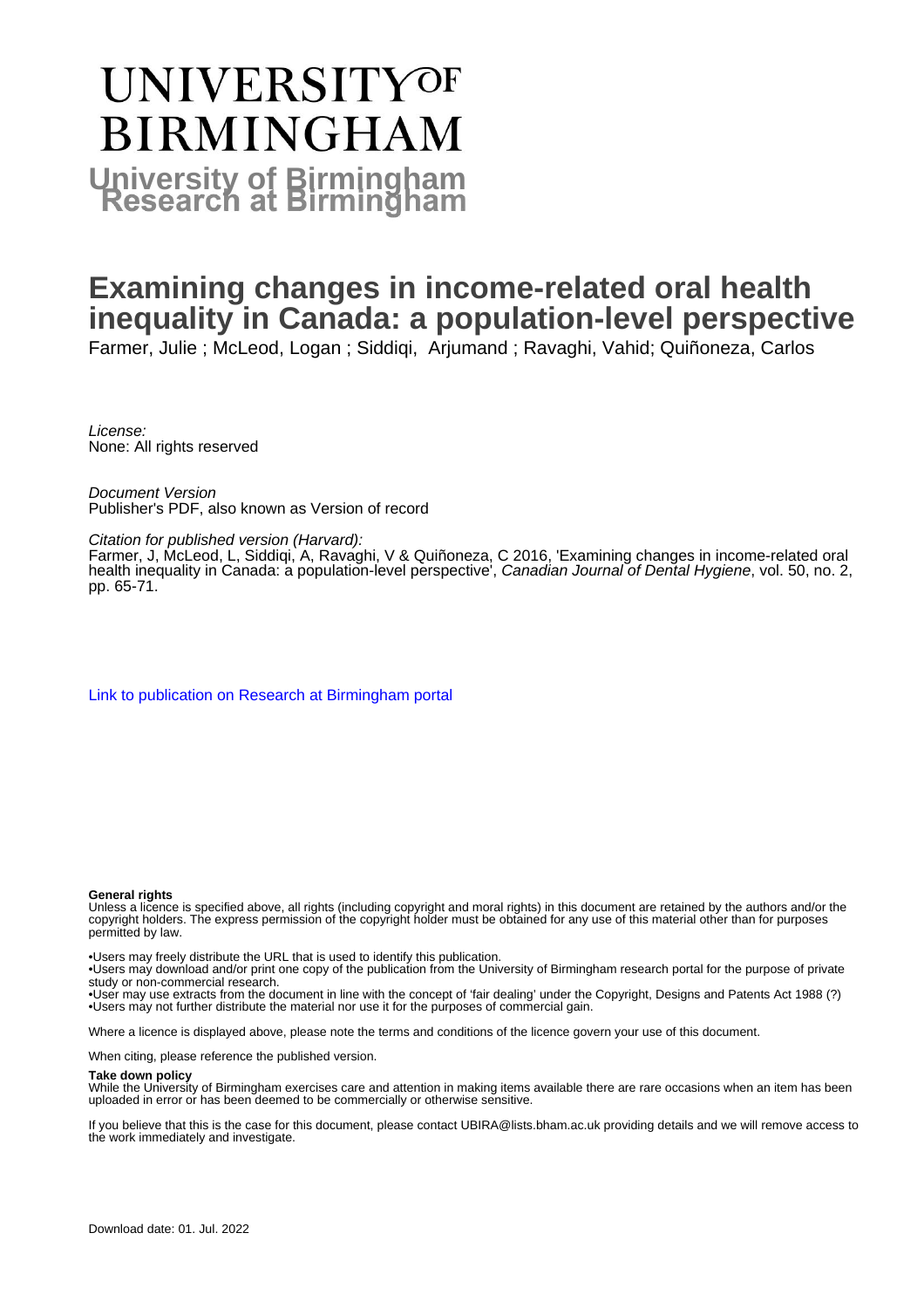# **Examining changes in income-related oral health inequality in Canada: A population-level perspective**

**Julie Farmer**\* , MSc, RDH; **Logan McLeod**§ , PhD; **Arjumand Siddiqi**‡ , MPH, ScD; **Vahid Ravaghi**∆, DDS, MSc, PhD; **Carlos Quiñonez**\* DMD, MSc, PhD

# **ABSTRACT**

**Introduction:** Monitoring trends in oral disease is essential to identifying population needs and informing policies to improve the oral health status of Canadians. At present, effort to examine income-related inequalities in untreated dental disease, such as dental decay, and their changes over time has been minimal in Canada. This article examines and compares income-related inequalities in decayed teeth in Canada between the 1970s and 2000s. **Methods:** A secondary data analysis using the Nutrition Canada National Survey 1970–1972 and the Canadian Health Measures Survey 2007–2009 was performed in order to examine individual- and population-level income-related inequalities in dental decay. Income quintiles and concentration indices for the presence of one or more decayed teeth were derived using indirect standardization and multivariate logistic regression. **Results:** Results highlight that income gradients in decayed teeth have persisted over time, with higher income groups experiencing greater reductions in the prevalence of decayed teeth than those of lower income. Higher concentration indices exhibited in more recent surveys suggest an increase in income-related inequality in decayed teeth over time. **Conclusion:** Our findings provide a foundation for measuring changes to income-related inequalities in oral disease in the Canadian population and reveal that inequalities in decayed teeth have persisted despite overall reductions in the presence of dental decay over time.

## **RÉSUMÉ**

**Contexte :** La surveillance des tendances en matière des maladies buccodentaires permet de cerner les besoins de la population et d'influencer la politique en vue d'améliorer l'état de santé buccodentaire des Canadiens. À ce jour, les efforts pour examiner les inégalités liées au revenu en matière des maladies dentaires non traitées et leurs changements au fil du temps ont été minimes au Canada. Nos objectifs étaient d'examiner et de comparer les inégalités liées au revenu au Canada, en matière de dents cariées, entre les années 1970 et les années 2000. **Méthodes :** Une analyse de données secondaires à l'aide de l'Enquête nationale sur la nutrition au Canada 1970–1972 et l'Enquête sur la santé canadienne 2007–2009 a été réalisée afin d'examiner les inégalités en matière de santé buccodentaire liées au revenu individuel et à celui de la population. Les quintiles de revenus et les indices de concentration concernant la présence d'une ou de plusieurs dents cariées ont été obtenus à l'aide de la standardisation indirecte et de la régression logistique multivariée. **Résultats :** Les gradients de revenu en matière de santé buccodentaire ont persisté à travers le temps, se traduisant en une plus importante réduction de dents cariées dans les quintiles de revenu plus élevés que dans les quintiles de revenu plus faibles. Des indices de concentration plus élevés ont été exposés dans des enquêtes plus récentes, ce qui suggère qu'il existe une augmentation des inégalités liées au revenu en matière de dents cariées au fil du temps. **Conclusion :** Nos résultats fournissent un indice de référence pour mesurer les variations des inégalités liées au revenu en matière de santé buccodentaire de la population canadienne et ils révèlent que les inégalités sur le plan des maladies dentaires non traitées ont persisté au fil du temps malgré la réduction du taux de caries.

**Key words:** concentration index, dental caries, dental disease, health inequalities, population health

## **INTRODUCTION**

Monitoring trends in oral disease is essential to identifying population needs and informing policies to improve the oral health status of Canadians. With oral health care predominantly privately financed in Canada, it is essential to monitor trends and inequalities related to the affordability of care. Income gradients in oral health and disease are well recognized internationally; they are described as poorer oral health status and access to care with diminishing income.<sup>1</sup> At present, effort to examine income-related inequalities in oral health and disease

outcomes in Canada and their changes over time has been minimal.

Indeed, only one study has examined changes to oral health inequalities in Canada. Elani and colleagues measured the difference in the prevalence of one or more decayed, filled, and missing teeth outcomes by income and concluded a narrowing of inequality among income groups since the 1970s.<sup>2</sup> Although these results provide insight into the changes in the level of oral health and disease by income group, they do not accurately depict changes to the

Correspondence to: Julie Farmer; julie.farmer@mail.utoronto.ca Submitted 11 April 2016; revised 17 May 2016; accepted 20 May 2016

<sup>\*</sup>Discipline of Dental Public Health, Faculty of Dentistry, University of Toronto, Toronto, ON

<sup>&</sup>lt;sup>§</sup> Department of Economics, Lazaridis School of Business & Economics, Wilfrid Laurier University, Waterloo, ON

<sup>‡</sup> Dalla Lana School of Public Health, University of Toronto, Toronto, ON

<sup>∆</sup>School of Dentistry, University of Birmingham, Birmingham, England, UK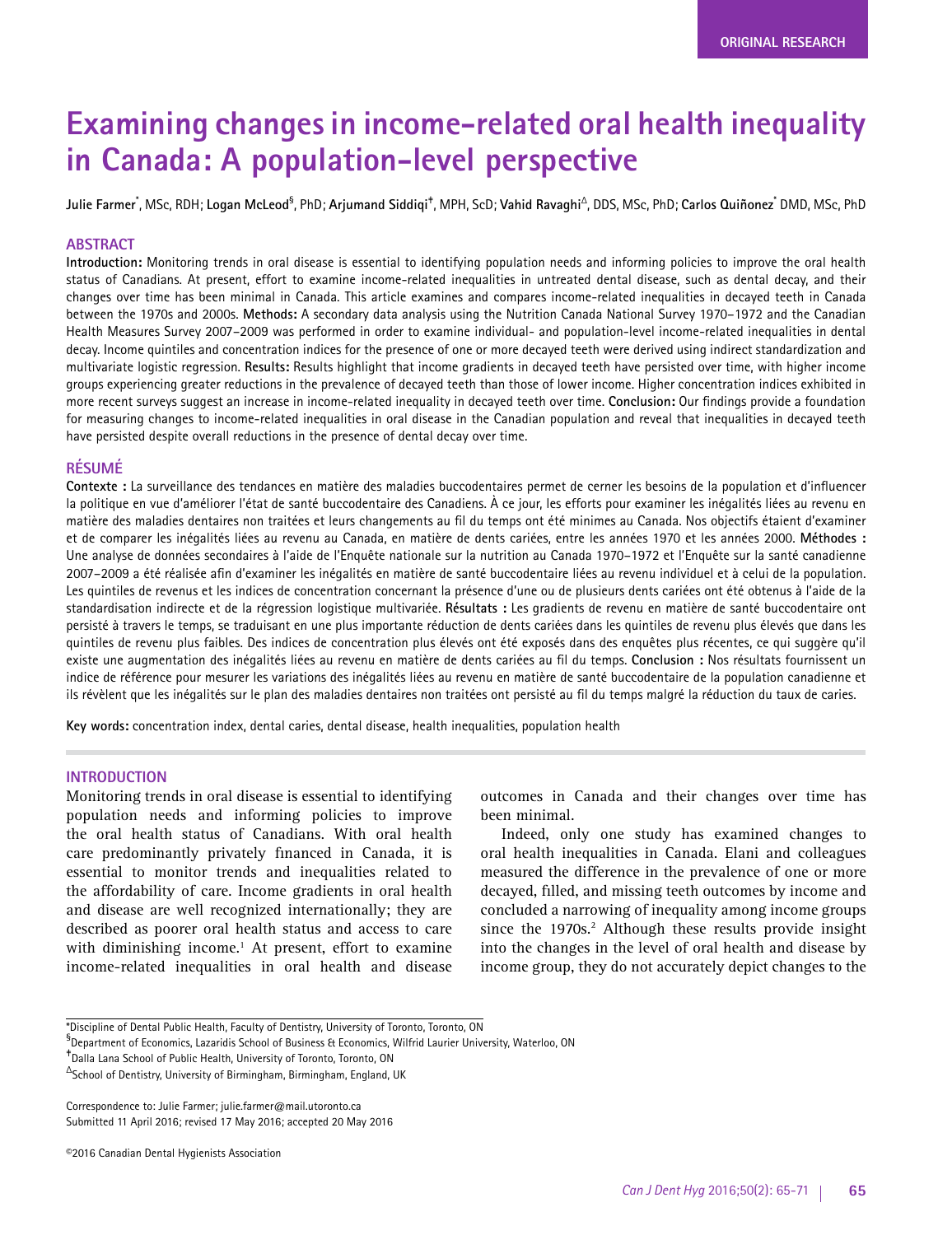level of inequality experienced in the Canadian population, as income group size and the distribution of income across the population were not taken into account.<sup>3</sup> Fortunately, a number of summary measures of health inequalities have emerged to address this issue. One popular measure is known as the concentration index method, as it measures the size of inequality in oral health or disease from a populationlevel perspective and accounts for these limitations.<sup>4</sup> The concentration index describes how equally or unequally an oral health or disease outcome is distributed across a population and can be used to examine and compare inequality over time or between regions.<sup>4</sup>

Using the concentration index method, researchers have identified income-related inequalities in access to dental care and clinical outcomes in Canada. Allin found that dental visits within the past year were more concentrated among higher income individuals in all provinces, indicating income as a predictor of inequalities in dental care visits.<sup>5</sup> Moreover, income-related inequality in preventive dental care was found to be unequally concentrated among higher income groups, indicating that the rich had a greater share of reported preventive dental visits within the past year than the poor.<sup>6</sup> Clinical outcomes have also been used to examine inequalities in treated (filled teeth) and untreated (decayed teeth) dental disease as well as endpoints of disease (missing teeth).<sup>7</sup> Indeed, Ravaghi and colleagues identified higher incomerelated inequalities in decayed and missing teeth than in filled teeth, concluding that lower income groups share a greater burden of disease than higher income groups.<sup>7</sup> Their results suggest that the poor often receive less preventive treatment and postpone curative treatments, potentially leading to the development of more severe oral health problems and more untreated disease in adult Canadian populations.

While there has been significant interest in monitoring trends in health inequalities in Canada, oral health outcomes are rarely identified in these reports.<sup>8,9</sup> Importantly, examining changes to the level of incomerelated inequality in preventable dental disease, such as dental decay, provides insight for dental professionals into potential affordability barriers to timely care. Although there have been improvements in the overall prevalence of oral disease in the Canadian population since the 1970s, it is not known if this has translated to a reduction in inequality at the population level.<sup>10</sup> As such, this article examines and compares income-related inequalities in decayed teeth in Canada between the 1970s and 2000s.

# **METHODOLOGY**

A secondary data analysis of 2 Canadian cross-sectional national surveys was performed in order to examine individual- and population-level income-related inequalities in dental decay. Analysis focused on individuals ages 20 to 74 years; those who were younger than 20 or over 75 years of age, did not complete household questionnaires

and/or clinical examinations, and/or had missing data were excluded.

## Data sources

Data come from 2 Canadian sources: 1) the Nutrition Canada National Survey 1970–1972 (NCNS); 2) the Canadian Health Measures Survey 2007–2009 (CHMS). The NCNS was accessed through Statistics Canada's Data Liberation Initiative (DLI). The CHMS was accessed through the Statistics Canada Research Data Centre (RDC) at the University of Toronto.

The NCNS was conducted between October 1970 and September 1972. The survey collected information from 19,590 individuals ages 0 to over 100. The survey attempted to estimate the prevalence of nutritional diseases in the Canadian population and determine food type and quantity consumed by Canadians by collecting representative estimates from metropolitan, urban, and rural residents and from low and other income groups. The following 5 regions were represented in the sampling: Atlantic (Newfoundland, Prince Edward Island, New Brunswick, and Nova Scotia); Quebec; Ontario; Prairie (Manitoba, Saskatchewan, and Alberta); and British Columbia. Aboriginal groups living on reserves or Crown lands in the following regions were also sampled: Maritime (PEI, New Brunswick, and Nova Scotia); Quebec; Ontario; Prairie (Manitoba, Saskatchewan, and Alberta); British Columbia; Yukon and Northwest Territories, as were Inuit living in 4 settlements in the Northwest Territories. With the exception of the samples of expectant women and phase I of the youth survey, the survey was statistically designed to produce probability samples. Data were collected in two phases: 1) household interview; 2) clinical examination at the Nutrition Canada Clinic. Household interviews captured general demographic, socioeconomic, food handling, and food preparation information. Several clinical measures were used in the Nutrition Canada Clinic, including oral health measures. The final NCNS produced a nationally representative sample of 14,245 dental records.<sup>11</sup>

The CHMS was conducted by Statistics Canada between March 1, 2007, and March 31, 2009, and collected information from household residents ages 6 to 79 years. Collection occurred in 2 stages: 1) household interview; 2) clinical examination. The household interview collected information on respondents' demographic characteristics, socioeconomic status, and health behaviours. The clinical examination collected clinical measures of respondents' physical health (including an oral health examination). The clinical examination was conducted in a CHMS mobile examination centre. The oral health examination involved direct physical measurements of oral health by calibrated dentists/examiners using a mouth mirror and explorer. Of the 8,772 households selected for the CHMS, 69.6% agreed to participate; 88.3% of them responded to the household interview, and of those, 84.9% visited the mobile examination centre. The overall response rate was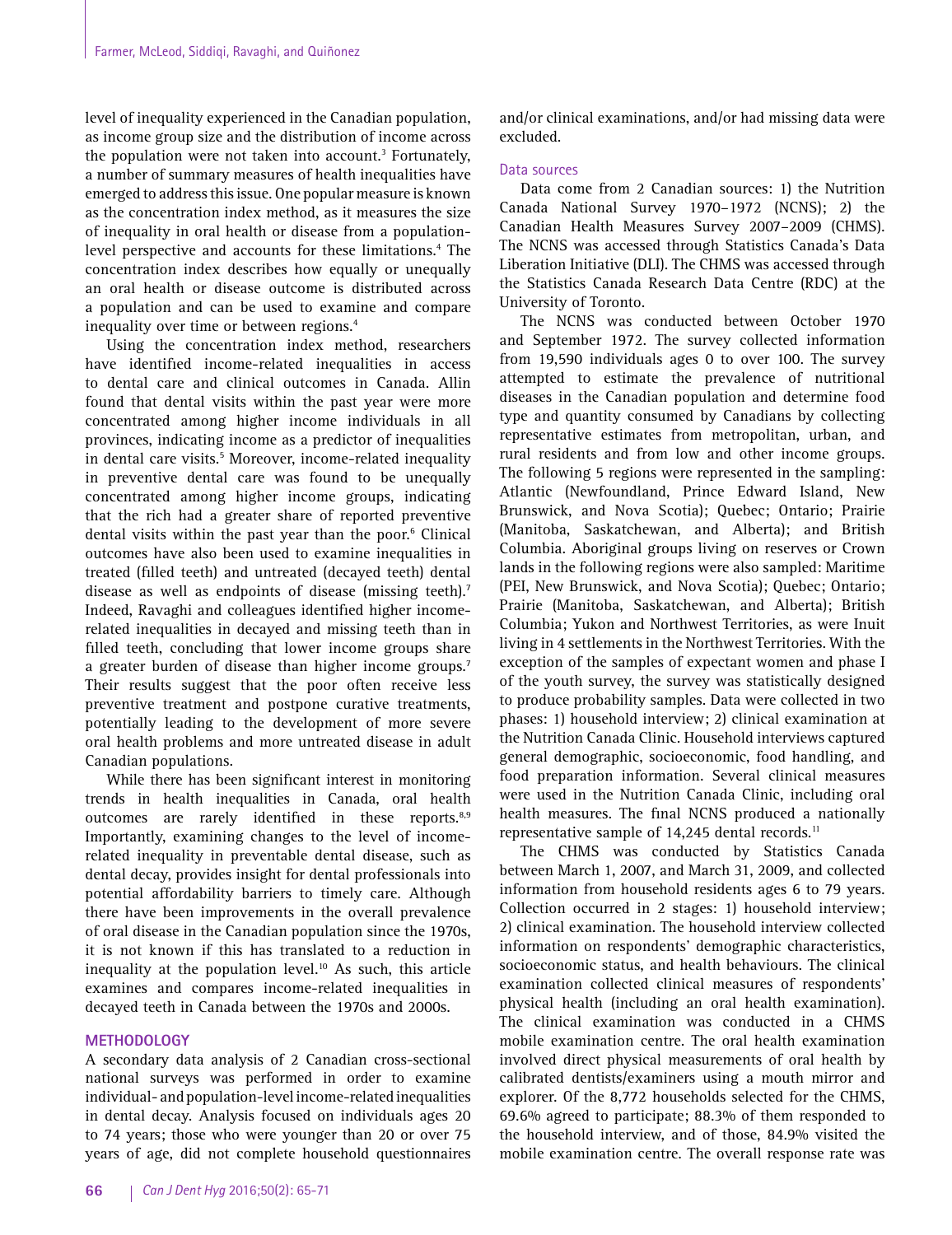51.7%. A comprehensive consent process was employed. The final CHMS sample size was 5,604 respondents, which is representative of approximately 96.3% of the Canadian population.

# Data variables

The presence of decayed teeth—a measure of untreated dental disease—was clinically recorded in both surveys. The concentration index method requires a ranked measure of socioeconomic status; income is the measure of socioeconomic status in our analysis, and was recoded into quintile groups based on each survey's income distribution. Sociodemographic variables of sex, age, and education were used as controls for analysis of income-related oral health inequalities. For consistency between surveys, respondents were categorized into the following age groups: young adults (20–39), middle-aged adults (40–59), and older adults (60–74). Education was reported as the highest level of education achieved by the head of household and dichotomized to "less than high school" and "high school" due to differences in reporting between surveys.

#### Description of the concentration index

The concentration index (CI) is a method adapted from the concepts of the Lorenz curve and Gini index. As identified in Figure 1a, the Lorenz curve plots the cumulative proportion of individuals by level of health, ranked in increasing order on the x-axis, against the cumulative total proportion of health within these individuals on the y-axis. The diagonal line identifies an equal distribution of health across a population. A Lorenz curve deviating from the diagonal line indicates that health is unequally distributed across individuals because some individuals are healthier than others.<sup>3</sup> The Gini index measures the distance of the Lorenz curve from the diagonal line. The Gini index is represented as a value ranging from 0 (diagonal line) to 1 (health is concentrated in a single person).

Similarly, the CI measures the distribution of a health outcome across socioeconomic levels within a population. The CI is derived from a concentration curve (CC) that plots the cumulative proportion of the population ranked by socioeconomic status from lowest to highest against the cumulative proportion of the health outcome (Figure 1b). Again, a diagonal line represents the line of equality. Deviations of the CC above or below the diagonal line indicate inequality, where the farther the CC is from the diagonal, the greater the degree of inequality. If the CC falls under the diagonal line, as exhibited in Figure 1b, the outcome is concentrated in those with higher socioeconomic status; if the CC is above the diagonal line, the outcome is concentrated in those with lower socioeconomic status.

The CI measures the distance of the CC from the diagonal line. The CI can take a value ranging from –1 to +1. If all health is concentrated in the person with the highest socioeconomic level, the CI will have a value of

**Figure 1a.** Lorenz curve



**Figure 1b.** Concentration curve

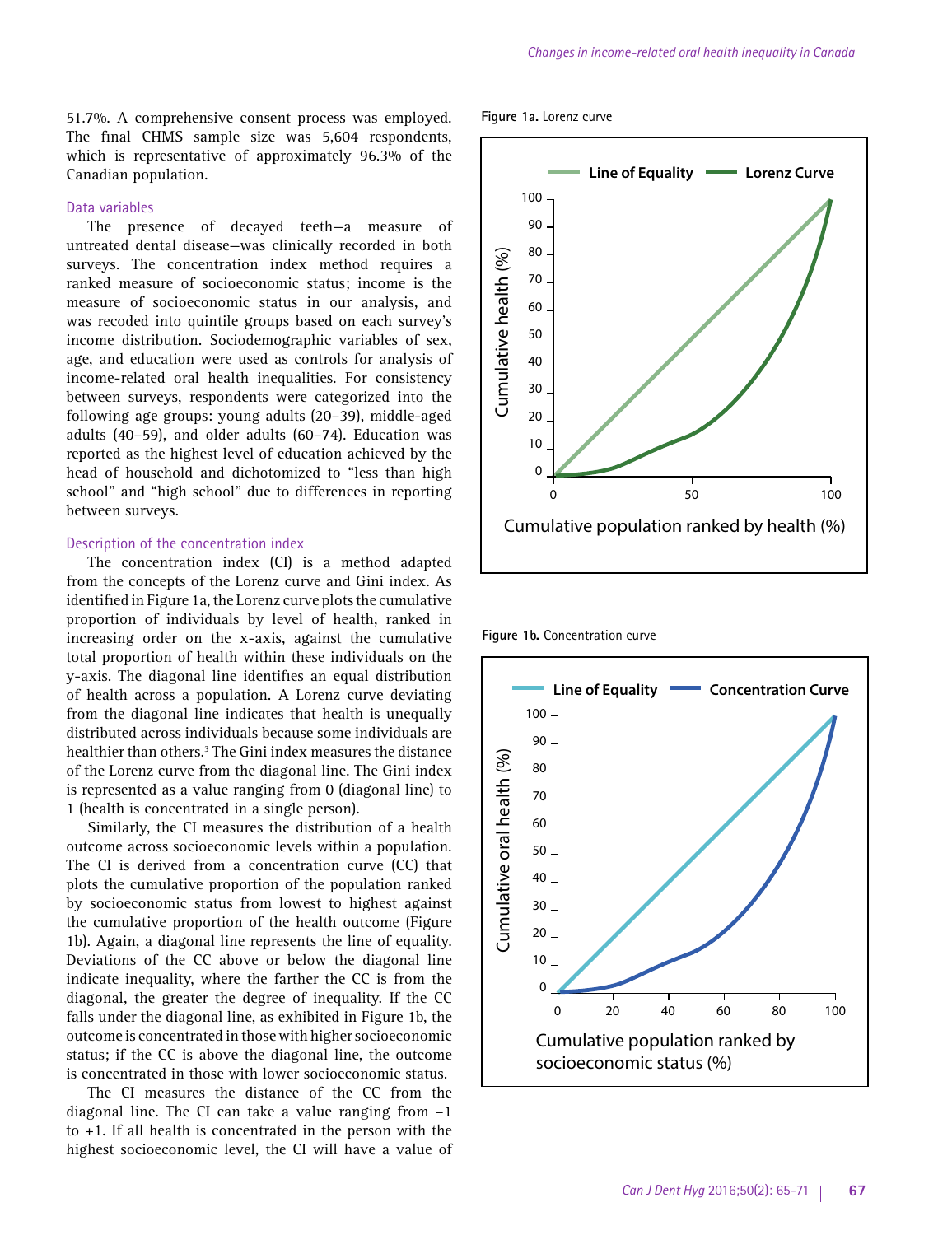+1. If health is concentrated in the person with the lowest socioeconomic level, the CI will have a value of –1. Therefore, the closer the CC is to the diagonal line and the closer the CI is to 0, then the greater the equality in that outcome.

For binary outcomes the possible values of the CI are limited by the mean (p) of the distribution and are equal to  $p-1$  and  $1-p$ , respectively.<sup>12</sup> As the mean increases, the range of possible values of the CI shrinks, which has implications for judging the outcomes of binary variables. Therefore, to permit comparison of the concentration index for binary outcomes, the CI can be normalized so that the bounds will be between  $-1$  and  $+1.^{12}$ 

Using convenient linear regression methods, observed and expected CIs were derived and normalized for the presence of one or more decayed teeth for each survey. Observed CIs indicate the magnitude of inequality in decayed teeth experienced in the population, whereas expected CIs reflect the predicted magnitude of inequality in decayed teeth taking into account confounding variables. To produce expected CIs, we controlled for age, sex, education, and income through indirect standardization using multivariate logit models.4 The difference between the observed and expected CIs was subsequently calculated in order to measure avoidable inequality in decayed teeth, which is interpreted as the level of inequality remaining after accounting for confounding variables.<sup>4</sup> The independent samples t-test was used to determine statistical significance of differences in avoidable inequality between surveys.<sup>13,14</sup> To account for complex survey design and probability sampling, survey weights in each dataset were included in all analyses.

Variations in survey design and methodology between the NCNS and CHMS were limitations of our analyses. Although each survey collected demographic, socioeconomic, and oral health information to produce nationally representative estimates, the degree and availability of comparable outcome and explanatory variables were limited. For example, outcome variables, such as access to dental care and treatment needs, and explanatory variables, such as dental insurance, type of dental insurance, rural/remote location, occupational status, oral hygiene behaviours, were not consistently reported. In addition, because of differences in reporting educational attainment between surveys, our analyses were limited to adult populations. The NCNS reported education based on participants interviewed rather than head of household. As a result, individuals who were ineligible, due to age, to complete high school education were excluded.

# **RESULTS**

Descriptive statistics for the analysis samples are presented in Table 1. The majority of the participants in both surveys fell into the young adult and middle-aged adult categories (20–59), with equal representation between sexes and across income quintiles. There was greater representation of participants with higher educational attainment (high school graduate) in the 2000s compared to the 1970s. As well, there was no statistically significant difference between survey samples.

**Table 1.** Summary statistics for analysis sample (%)

|           |                                                         | Canada<br>1970-1972<br>$(n = 10, 411)$ | Canada<br>2007-2009<br>$(n = 3, 313)$ |
|-----------|---------------------------------------------------------|----------------------------------------|---------------------------------------|
| Age       | $20-39$ years                                           | 55.8                                   | 39.3                                  |
|           | $40-59$ years                                           | 31.9                                   | 42.8                                  |
|           | $60-74$ years                                           | 12.3                                   | 17.9                                  |
| Sex       | Female                                                  | 53.2                                   | 49.4                                  |
|           | Male                                                    | 46.8                                   | 50.6                                  |
| Income    | Lowest                                                  | 10.6                                   | 23.8                                  |
|           | Lower middle                                            | 23.6                                   | 18.9                                  |
|           | Middle                                                  | 19.7                                   | 16.8                                  |
|           | Upper middle                                            | 27.5                                   | 12.5                                  |
|           | Highest                                                 | 18.4                                   | 28.0                                  |
| Education | <high school<="" td=""><td>69.2</td><td>8.9</td></high> | 69.2                                   | 8.9                                   |
|           | >High school                                            | 30.8                                   | 91.1                                  |

The overall prevalence of decayed teeth has declined over time (Figure 2). Income gradients in one or more decayed teeth are well defined, with higher rates reported in lower income quintiles in both years and greater reductions in the prevalence of decayed teeth exhibited in higher income quintiles over time.

Table 2 provides the CIs for both surveys, where negative CIs reveal that the presence of decayed teeth is concentrated among the poor. The observed CIs show greater inequality in Canada over time. When standardizing for the characteristics of the population, the expected CIs exhibit a more equal distribution of disease (value closer to 0) across income groups over time. The difference between the actual (observed) distribution of decayed teeth across income and distribution that would be expected given the distribution of need is also shown in Table 2. Thus, our findings reveal a small but statistically significant increase in avoidable inequalities in the presence of one or more decayed teeth in Canada since the 1970s (–0.158 to –0.164).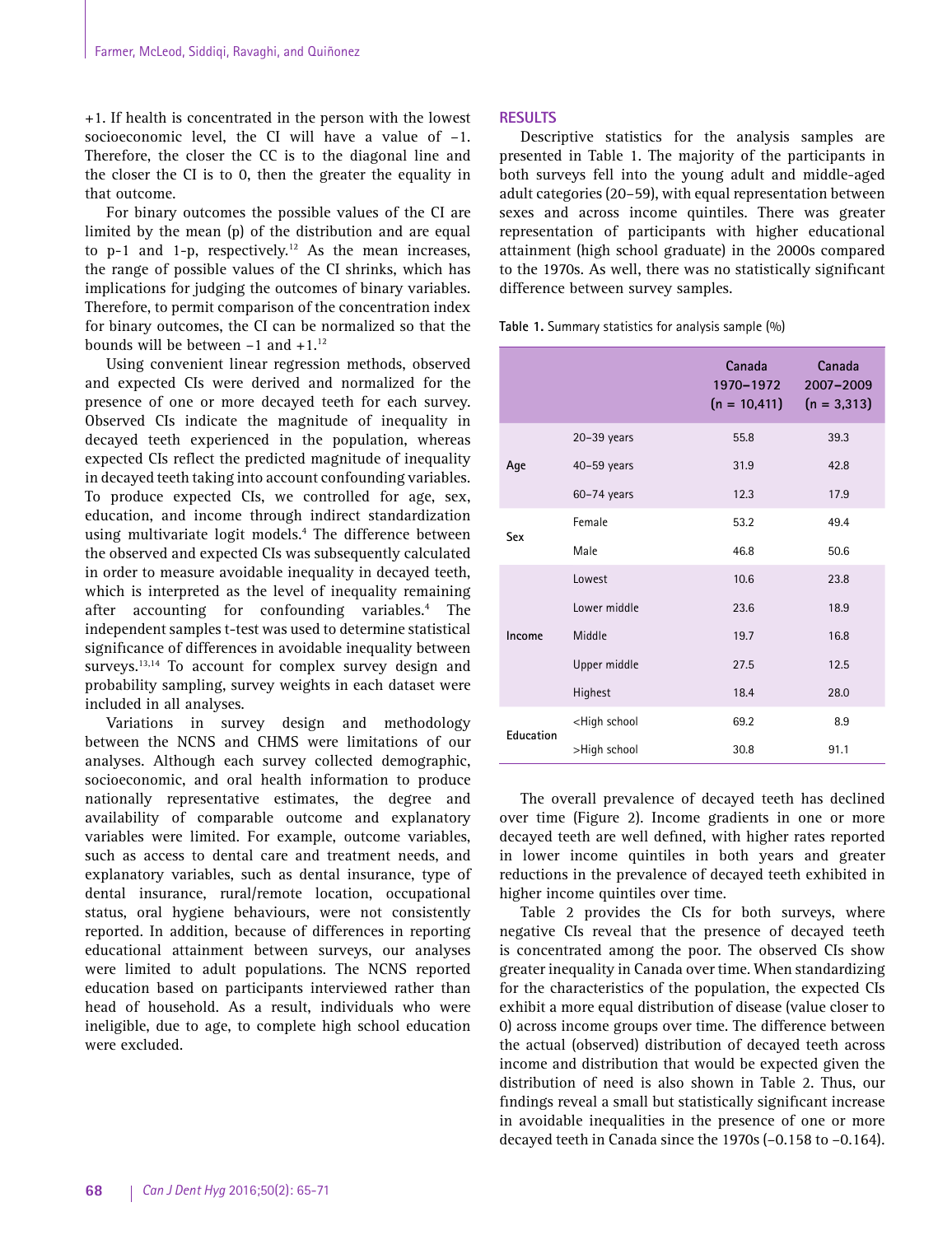income quintiles than lower quintiles. Indeed, over time the presence of one or more decayed teeth in highest income quintile decreased by more than two thirds, whereas in the lowest income quintile the presence decreased by almost half. These findings corroborate those of Mejia and colleagues, who found that, as the overall prevalence of decayed teeth declines in a population, groups with higher socioeconomic status often experience the sharpest decline

Of important note, our results stratified by income show less narrowing of inequality than the study by Elani and colleagues, who examined absolute differences in oral

compared to lower socioeconomic groups.15

Table 2. Concentration indices for one or more decayed teeth (weighted)<sup>a</sup>

|                                                            | Canada 1970-1972 |           |                      | Canada 2007-2009 |           |                      |
|------------------------------------------------------------|------------------|-----------|----------------------|------------------|-----------|----------------------|
|                                                            | <b>CI</b>        | <b>SE</b> | p value <sup>b</sup> | <b>CI</b>        | <b>SE</b> | p value <sup>b</sup> |
| Observed                                                   | $-0.160$         | 0.037     | 0.001                | $-0.167$         | 0.024     | < 0.001              |
| Expected                                                   | $-0.002$         | 0.031     | 0.644                | $-0.003$         | 0.015     | 0.809                |
| Avoidable inequality <sup>c</sup><br>[Observed – Expected] | $-0.158$         | 0.008     |                      | $-0.164$         | 0.008     | d                    |

a CI=Concentration index, SE=Standard error

 $^{\circ}$ p value < 0.05 indicates significant difference from equality (CI = 0)

c t-value for independent samples t-test for difference in avoidable inequality in Canada over time (37.60)

d Not reported

#### **DISCUSSION**

This study identified the persistence and magnitude of income-related inequalities in the presence of decayed teeth in Canada since the 1970s. Our results provide estimates and report on changes to individual-level (prevalence estimates by income quintile) and populationlevel (concentration index) income-related inequality in the presence of one or more decayed teeth over time.

First, this study revealed that the overall prevalence of one or more decayed teeth in the Canadian population has decreased over time. This finding is consistent with existing reports that indicate reductions in the prevalence of oral diseases, such as dental caries, periodontal disease, and edentulism.10 Our findings also showed that income gradients in oral health have persisted, with greater reductions in the presence of decayed teeth in higher

health outcomes by income groups in Canada during the same time period.<sup>2</sup> This discrepancy may be due to different

**Figure 2.** Income gradients in one or more decayed teeth in Canada



**Income Quintile**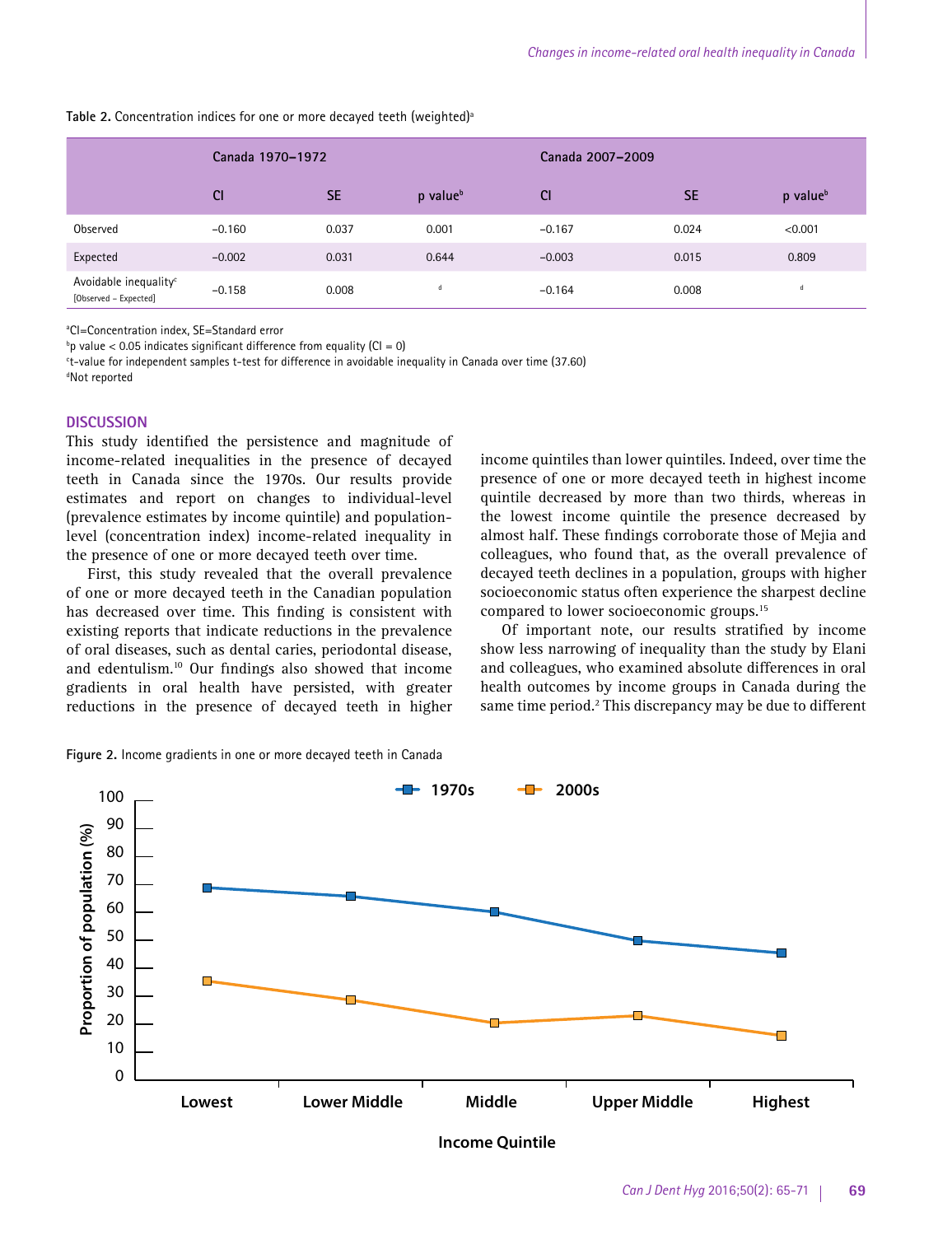classification methods for income groups (3 groups vs. 5 groups) and differences in confounding variables and methods used to produce prevalence estimates.<sup>2</sup>

Results from our analyses revealed that populationlevel inequality in one or more decayed teeth has increased over time. This coincides with trends in income-related inequalities in health outcomes in Canada. A report by the Canadian Institute for Health Information (CIHI) revealed persistence and widening of inequalities in health between the rich and the poor over time.<sup>8</sup> The outcomes in the CIHI report included hospitalization associated with chronic obstructive pulmonary disease, heart attacks, and obesity, but did not include oral health. When comparing oral health and general health, Ravaghi and colleagues found greater income-related inequalities in oral health in the Canadian population, which may suggest that, when access to care is dependent on individual financial circumstances, greater income-related inequalities exist.<sup>16</sup> Similar trends were also noted in a study by Allin, who compared physician and dental visits in Canada.<sup>5</sup> Unfortunately, due to lack of information and data collection on access to dental care and oral health outcomes, longitudinal analyses of these inequalities and comparisons to health in Canada are near to impossible.

Our findings also highlight the importance of understanding changes and potential contributors to income-related inequalities in decayed teeth. One explanation for increases in inequality may be changes in the distribution of income in Canada. By using the Gini coefficient, a measure of distribution of income in a population, economists have revealed increases in income-related inequality in Canada since the 1970s; for both before- and after-tax measures of family income, inequality has increased in Canada during that period. $17$ In addition, changes in the costs associated with dental care in relation to the amount of disposable income, as well as quality and extent of dental insurance coverage in the Canadian population, may also contribute to these inequalities.<sup>18</sup>

Since the 1970s, public financing of dental care in Canada has declined. While in the 1970s, nearly 20% of dental expenditures were attributed to public funding, that figure has now decreased to  $5.6\%$ .<sup>19</sup> Low- and middleincome individuals are often ineligible for employmentbased or public dental insurance given their type of employment or level of income,<sup>20</sup> especially when public dental coverage for adults is often limited to recipients of social assistance programs or to the few who meet restrictive low-income eligibility thresholds.<sup>19</sup> Moreover, with shifts towards non-standard precarious employment (such as temporary and part-time work), which has predominantly affected low- and middle-income individuals over the past few decades, the ability to finance dental care

depends heavily on individual financial circumstances.<sup>21,22</sup> Therefore, changes in enrollment criteria and eligibility standards for public dental programs, as well as reductions in the costs of private insurance plans and dental services, should be further explored.

As dental care in Canada is predominantly financed through out-of-pocket or private insurance payments, and with cost being reported as a common barrier to accessing dental care, it is critical for public health and dental professionals to explore mechanisms to improve affordability of care. These mechanisms may include changing eligibility requirements for and coverage of dental insurance, increasing salaries and wages, and improving access to a broader range of providers. Alternative care settings, such as community-based dental clinics and mobile dental clinics, or better access to dental hygiene services may help to reduce the costs of care, increase access to preventive services, and ultimately improve oral health.<sup>23</sup>

Merely reducing cost barriers to accessing dental care may not eliminate income-related inequalities. Oral health is the product of a complex interaction between societal and individual factors, over and above access and financial considerations. Therefore, a reduction or elimination of oral health inequalities within a population requires a multifaceted approach that addresses the social determinants of health.

Further research is needed to better understand contributors and approaches to reducing inequality. In 2012, the International Association of Dental Research Global Oral Health Inequalities Steering and Task Group outlined a research agenda on generating evidence to aid in reducing oral health inequalities.<sup>24</sup> Initiatives that align with these research priorities will be valuable for addressing and reducing inequalities; these include exploration into contributors to individual risk for oral disease, components within dental care systems such as the financing, organization, and delivery of dental care in Canada, and their social and political environments.<sup>24</sup>

In conclusion, our findings provide a foundation for monitoring income-related inequalities in decayed teeth in Canada. Ongoing monitoring of oral health outcomes within populations will enable researchers and policy makers to evaluate changes and uncover contributors to inequalities.

# **ACKNOWLEDGEMENT**

Funding for this project was provided, in part, by the Canadian Foundation for Dental Hygiene Research and Education (Contract #CFDHRE-2014-2015-02).